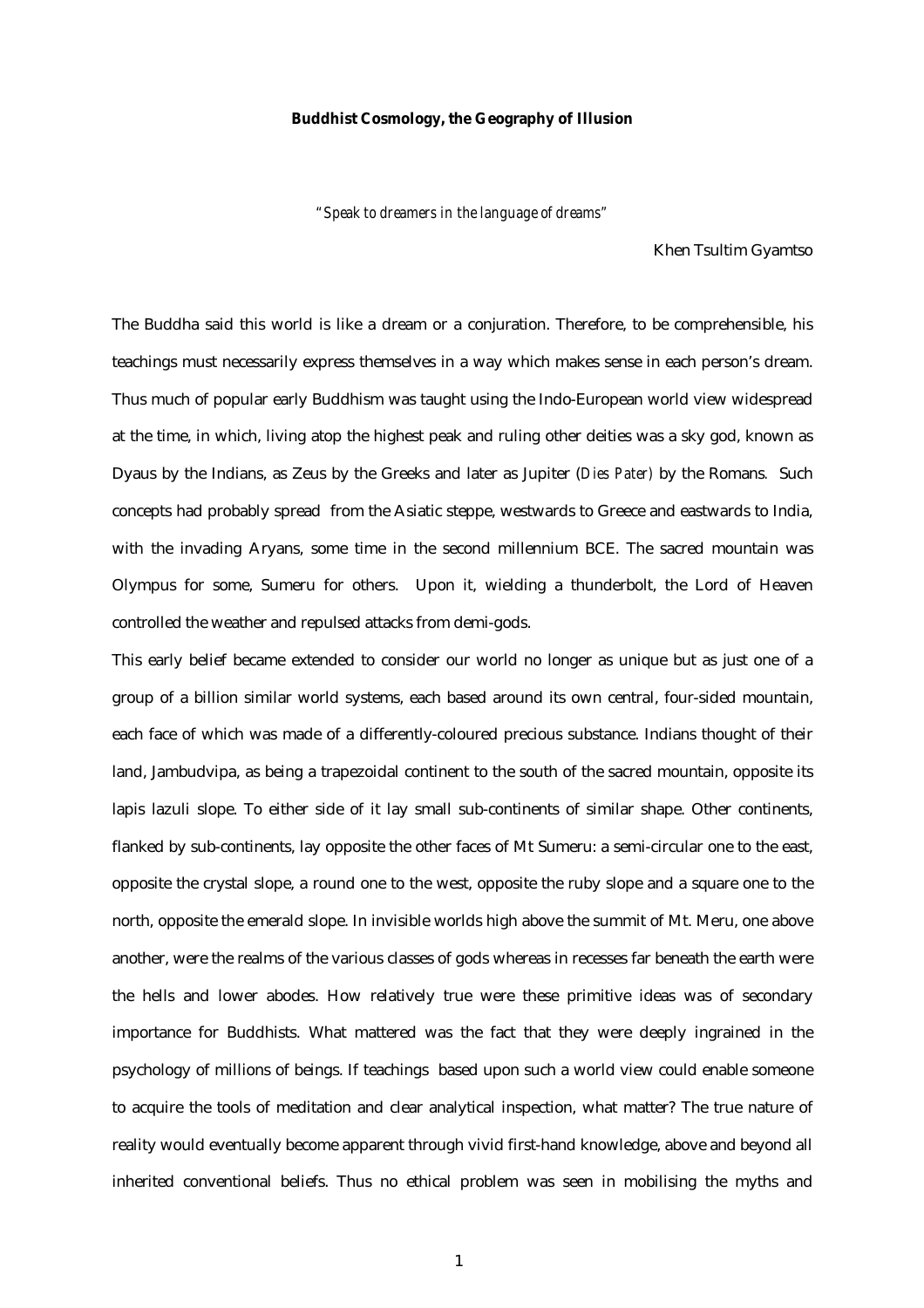illusions of the day, as long as they set people on the path to wisdom.

On its deeper levels, Buddhism throws a bright light on the subjectivity of all experience. It reveals, with great pragmatism, the impossibility of establishing any ultimate *objective* reality and explains, as a consequence, that there are as many *subjective* worlds as there are sentient beings. Each moves through life in a completely unique universe fashioned by his, her or its preconceptions, due to karma. It is as though we live in parallel dreams. Furthermore, as one's awareness and mental clarity develops, many subconscious mental barriers fall away. In the newfound purity, the world around manifests to the senses very differently: there is 'a new heaven and a new earth'.

Surrounding Mount Sumeru are seven ranges of golden mountains, each separated by lakes of pure water of eight special attributes. These are reputed to be rich in precious gems, belonging to the serpentine n~ga spirits who inhabit them. Mount Sumeru has four large steps at its base and is unusual insofar as it tapers outwards to a flat, square summit rather than inwards to a peak. On the summit is the palace of Indra (who replaced Dyaus), Lord of the Heavens, surrounded by gardens and wonders. In space above, the sun and moon are themselves celestial palaces, as are the stars. Then, in layer after layer, one above another and interspersed with rainbow-hued celestial clouds, are first the seventeen realms of the form gods and above them the four realms of the formless gods.

The doctrine of karma explains the world around us to be the product of past actions, both personal and collective. The Kalachakra teachings describe cycles and tides of time, as humanity's karma carries it from age to age. Some ages — the results of much common goodness — are prosperous and peaceful with bountiful, healthy crops and longevity. Other darker ages — brought about by much evil — are riddled with disease, dishonesty, danger and a poisoned environment in which the lifespan is short. Unusual karmas produce unusual results and some worlds are said to be totally different from anything we could ever imagine. Furthermore, the tantras makes it clear that world views change as the centuries roll by. Within an endless series of parallel universes, we migrate from one to another much like actors appearing first on one television channel, then another, in quite different realities.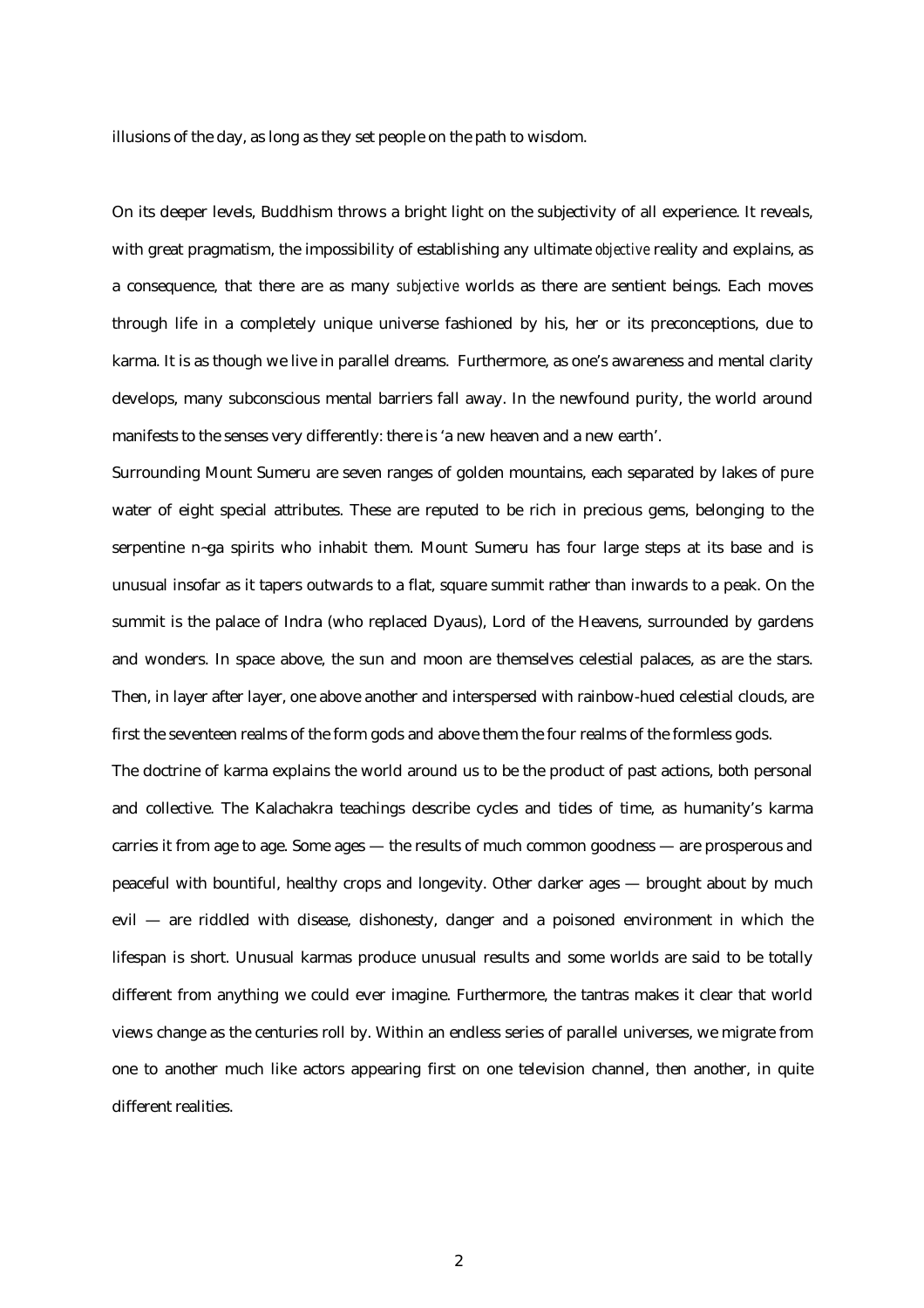## **Buddhist Mandalas - the Geometry of Illumination**

*"Awaken to true reality, the vajra citadel of your mind"*

Khen Tsultim Gyamtso

Whereas the doctrine of karma deals with the cosmology of the exoteric world, the various tantric mandalas portray the inner, esoteric world which manifests to the mind of the experienced meditator. However, the notion of mandala itself is a very simple and universal one, being any focus on a central entity and the factors which usually accompany it. It could be used to describe something as banal, for instance, as the arrival of mains water in a remote desert village. That one central fact will bring with it the sale of bathroom items, a change in habits as people wash more frequently, cook more hygienically, make irrigable fields and so on and so forth. Mandala is a recognition that nothing exists all by itself but comes hand-in-hand with other things, and has inexorable implications and repercussions.

The sacred aspect of the mandala principle concerns the various facets of cosmic purity, which manifest as specific buddhas in their respective pure lands. Each of these buddhas is the symbolic embodiment of a particular quality of the primordial purity. Buddha Amitabha, for instance, displays its power to help the dying. Each main buddha is accompanied by an entourage relative to that buddha's activity. On this level, mandalas are maps of the awakened psyche; the geometry of enlightenment.

Mind's hidden treasures manifest themselves as mandalas in visions to great Buddhist saints and in the mandala they symbolise themselves through material qualities. Buddhas are 'seen', by the eye of mind, wearing raiments of celestial cloth and ornaments made by the gods. Their palaces of light seem to be made of sublime jewels, such as rubies, turquoises and pearls, and other precious substances. The paradisiac gardens have pools of water having eight special qualities, being of right temperature, pure, sweet, soft, cleansing, bringing harmony, banishing hunger and thirst and satiating all the senses.

These buddha realms should not be confused with the realms of worldly gods, which are also full of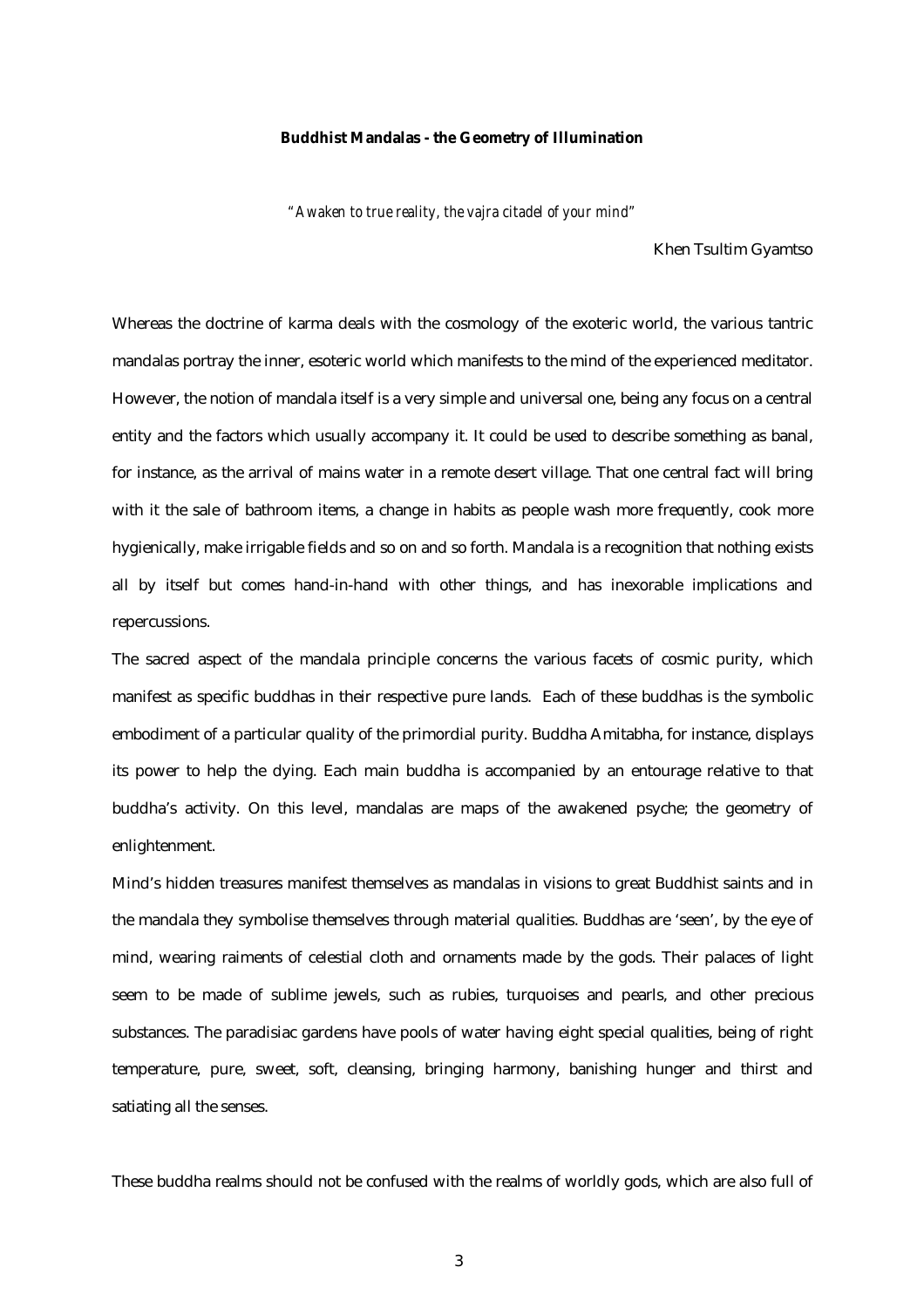splendours. They have radically different natures. One scripture even says that they do not even have one atom in common. Deva realms are the transient, illusory fruit of good karma. The enlightened mandala are the spontaneous manifestation of eternity: natural, archetypal symbols, generated by mind itself, of true reality. In particular, they represent the five primordial wisdoms. The number five is, in fact, very important in mandalas, as the majority represent a centre point and four sides. Thus most mandalas are geometrically square, contained within an outer circle. This is a two-dimensional way of representing a three-dimensional experience, in which buddhas are seen in a four-sided palace within an outer sphere. Other mandalas, especially wrathful ones, are triangular.

Every detail of the mandala is full of meaning. The outer sphere of interlaced vajras, which completely protects and hides its content from all but the initiate, represents the changeless and invincible realm of pure truth. Within this sphere, all is arranged according to the four cardinal directions. The central celestial palace has four portals, the main one to the east. In tantra, 'east' is whichever direction the yogin faces and is independent of the sun movements. In the heart of the palace, the most sacred spot, resides the particular buddha, like a king. Around him, in successive circles, are his entourage, compared to chief ministers, lesser ministers, servants, messengers and so forth, the less sacred being the furthest removed from the centre.

The entourage and the palace itself can be very detailed and composed of hosts of buddhas, bodhisattvas, attendant gods and goddesses. The mandala can also be very simple: just a few symbolic letters or a single central buddha flanked by two bodhisattvas, and no palace. In the more complex versions, the minutiae have profound meaning. The palace wall, for instance, can have five layers, representing the five wisdoms which are the true 'abode' of the enlightened mind. The palace floor is differently coloured in each of the cardinal directions, representing the infinite love, compassion, sympathetic joy and impartiality which form enlightenment's basis. Each detail tells its story.

A mandala is drawn on consecrated ground to create the sacred space used by a guru to bestow empowerment upon a disciple. This can also be set out on a table in the temple and hidden behind curtains or screens until the appropriate moment of the empowerment ceremony, when it is revealed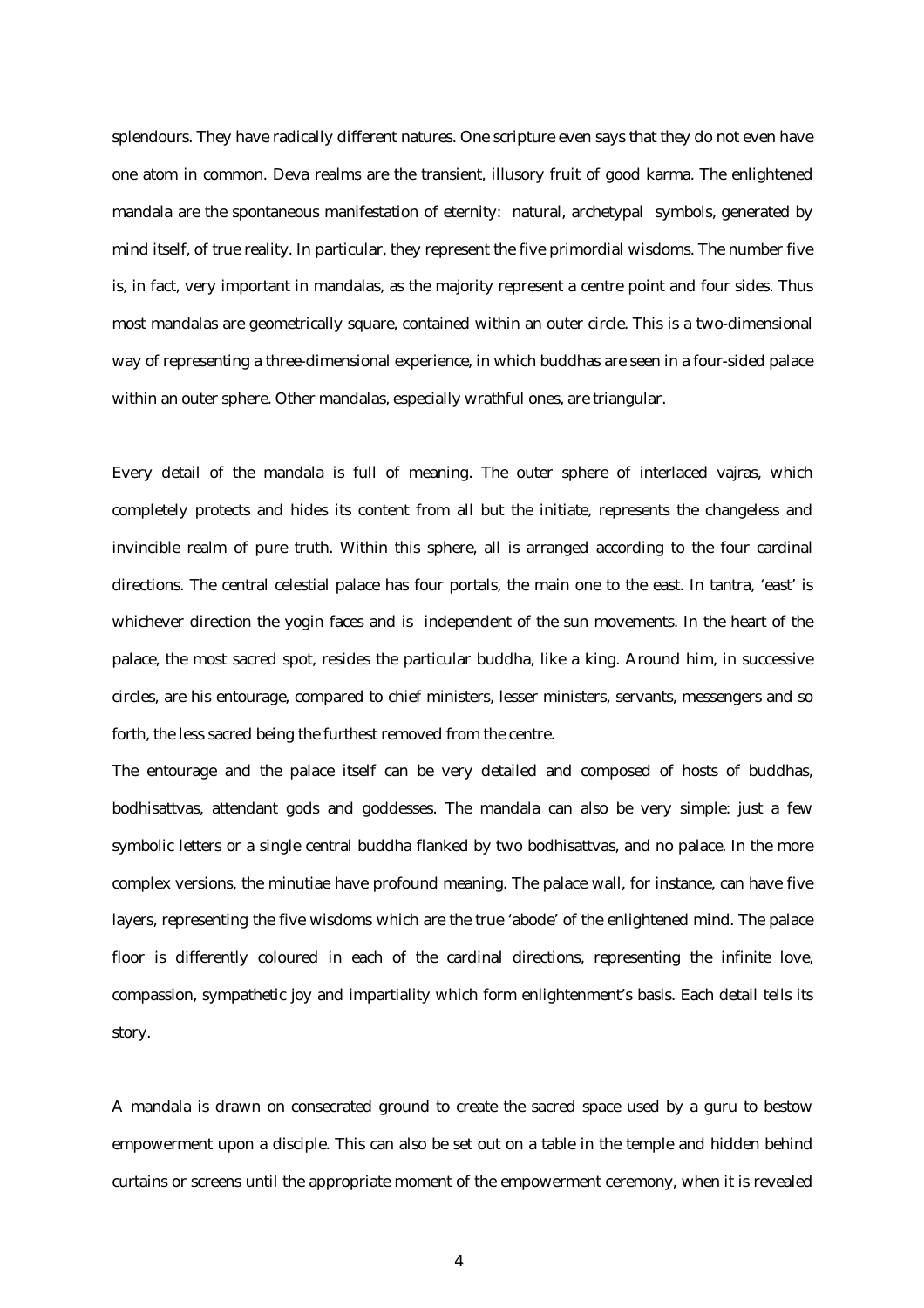to the initiate. Some temples have intricately-carved, three-dimensional mandala portraying a particular buddha and entourage. In others, buddhas and protectors are more simply represented by symbolic objects. Sometimes mandalas are painstakingly made of coloured sand, which is poured into a river once the ceremony completed.

After initiation, more permanent mandalas painted on a *thangka* or as a mural help the disciple to become familiar with what must be visualised in the creative stage of tantric practice. These paintings also serve as teaching aids for elaborating the detailed meaning of that particular buddha. After months or years of practice, the mandala will shift from being an external symbol to being an internal presence, becoming a familiar place in the meditator's imagination. Given enough time and devotion, this imagined mandala will magnetise the real, primordial mandala, locked within his or her subconscious, into replacing the limited mental creation and manifesting in all its breath-taking glory.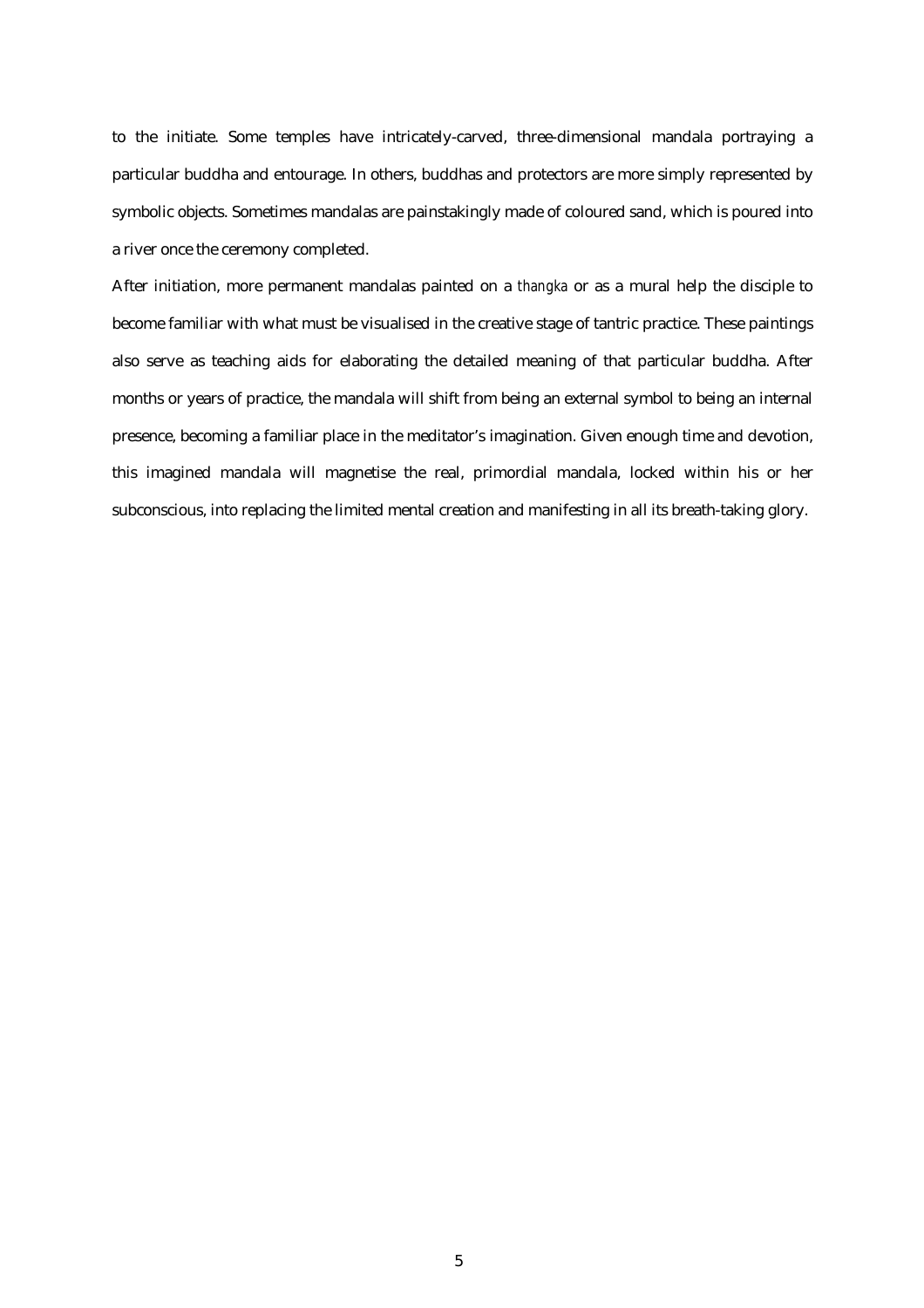## **Stupas: Monumental Mandalas**

Be they squat domes of earth or gilded pagoda towers, stupas are one of the most striking features of Buddhist lands. Originally funeral mounds housing relics of the Buddha and his disciples, they have evolved into an elaborate architectural expression of the mandala. Unlike churches, mosques and temples, their prime function is not to house the disciple within a sacred space but to place a model of sacred order within the chaos of the worldly landscape.

Stupas are axes of power. Whatever their form, they are always symmetrical, aligned with points of the compass and radiating their geometric shapes around an all-important central axis, known as the 'life tree'. Although each shape and part of the stupa is charged with intentional significance — and can further lend itself to all sorts of symbolic interpretation — its prime importance for Buddhists lies in the relics it houses. Just before his passing, the Buddha gave instructions on the making of stupas and indicated that their construction and veneration would be mainly the task of the lay community. Monks, by contrast, should concentrate on their meditation and study but could, as time went by, keep the remains of their most saintly leaders enshrined in stupas in the monasteries, as a source of inspiration.

Following the funeral rites held for the Buddha and the pleas from each neighbouring kingdom to have some relics to enshrine, his remains were divided and preserved in eight stupas: at Rajgir, Vaisali, Kapilavastu, Allakappa, Ramagrama, Vethadipa, Pava and Kusinagara. Other non-corporeal relics from the Buddha's life, such as his hair, alms bowl, walking-staff, bathing-robe and so forth, also became objects of veneration. Furthermore, stupas were built without his relics on the most sacred sites of his life, such as Bodh Gaya, where he attained enlightenment.

There remain but traces of the oldest stupas, dating back to the fifth century BCE. Still intact is the great stupa at Sanchi, built in brick by King Asoka in the third century BCE. Railings and gateways were added a century later. Typical of the earlier structures, it is a hemispherical dome, reminiscent of a funeral mound, truncated at the top and placed over a lofty terrace. Above the dome is a pavilion *( harmika)* above which is the parasol, symbolising the majesty of the Buddha's doctrine*.* In stupas at Sanchi, which is the site of the most extensive Buddhist remains in India, are relics of the Buddha's two main disciples, Sariputra and Mahamaudhgalyana.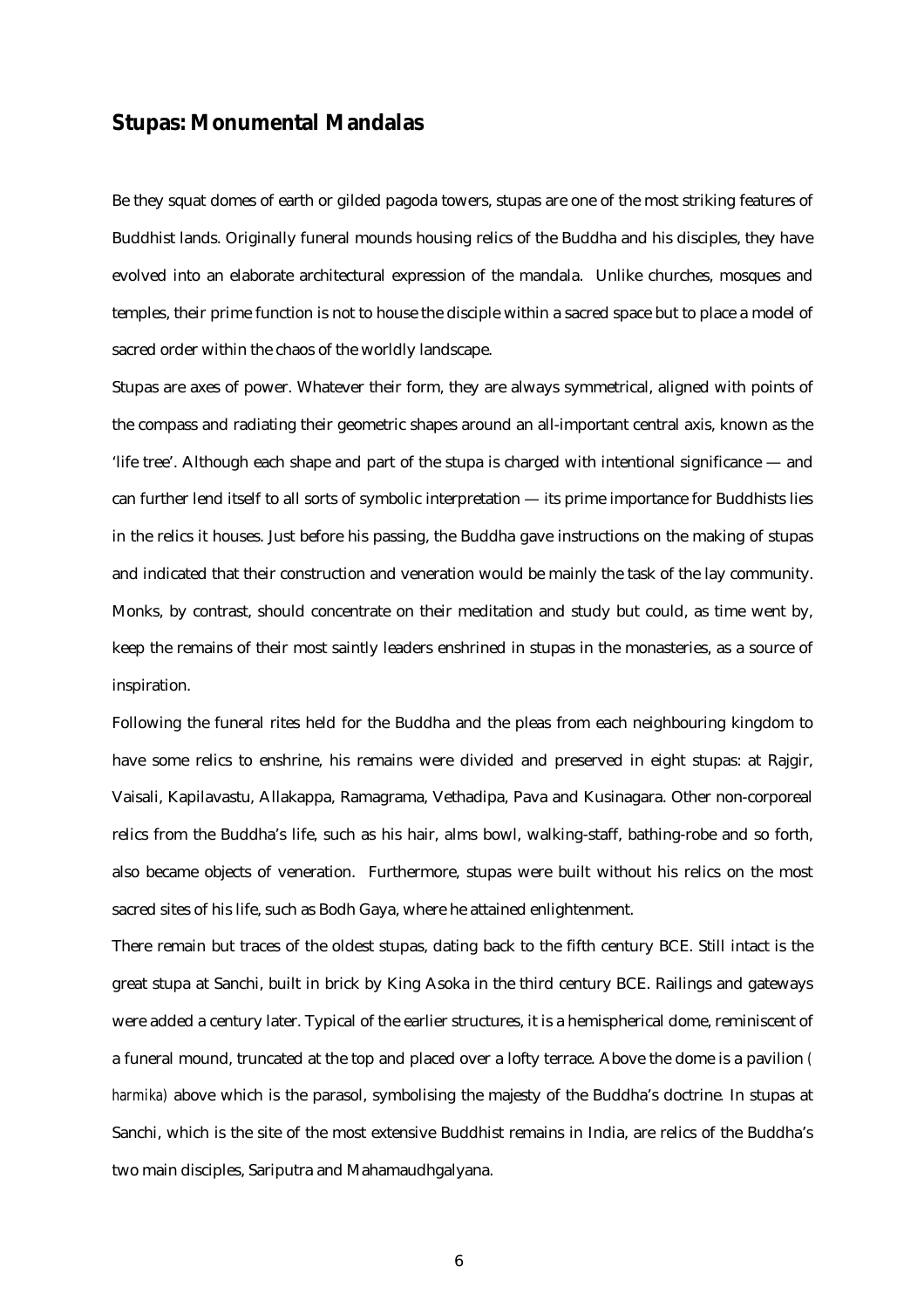As the centuries passed, the relation between the stupa and the points of the compass became more emphasised, leading to the creation of a square, terraced foundation for the dome. In the centuries around the beginning of our era, terraced stupas were systematically replacing round ones in Gandhara. Probably under the Gandharan influence, a new style of stupa emerged in Northern India and Nepal. The dome rose further from the ground and became less of a mound and more the section of a cylinder. The victory umbrellas increased in number, becoming three, five, seven, nine or thirteen and often represented by discs (*cakra*). Major terraced stupas were constructed in such style at Nalanda and other places from the end of the Pala period and throughout the Gupta period. As it spread east to Nepal, China and Japan, the stupa took on more and more the form of a tower becoming, in its most extreme, the multi-tiered pagodas of the far East. However, in the south of India the original round mound continued to be built in such places as Amaravati. One of the two main stupas of Nepal — that at Bodhnath — retained this older style too.

Above the three main steps of the terrace, representing the three refuges of Buddha, dharm and samgha, appeared four steps representing infinite love, compassion, joy and impartiality. The terrace continued to evolve, reaching its ultimate artistic expression in the Nepali and Tibetan style where, after receding inwards it again expands outwards, like Mt Sumeru. Indeed, the stupa does represent this *axis mundi* and the dome and pavillion which surmounts it is analogous to the palace of the 'Lord of All'.

Symbolically, the stupa represents many things. Primarily it is a form representing formless dharmadhatu: the expanse of truth, the realm of voidness. One of many ways of explaining some of its symbolism is the following. The cubic base, with its terraces and steps, represents the earth element, the wisdom of sameness and the jewel family of beings. The mound or 'treasure vase' represents the water element, the mirror-like wisdom and the vajra family of beings and is particularly associated with the seven factors of enlightenment: mindfulness, awareness, diligence, joy, tranquillity, absorption and equanimity. The pavilion and spire together represent the fire element, discerning wisdom and the lotus family. It represents the eightfold path of right view, contemplation, speech, action, livelihood, effort, mindfulness and samadhi. All-seeing eyes are painted on the pavilion in the Nepali tradition.

The thirteen parasol rings of the spire represent attainment of first the ten bodhisattva levels and then